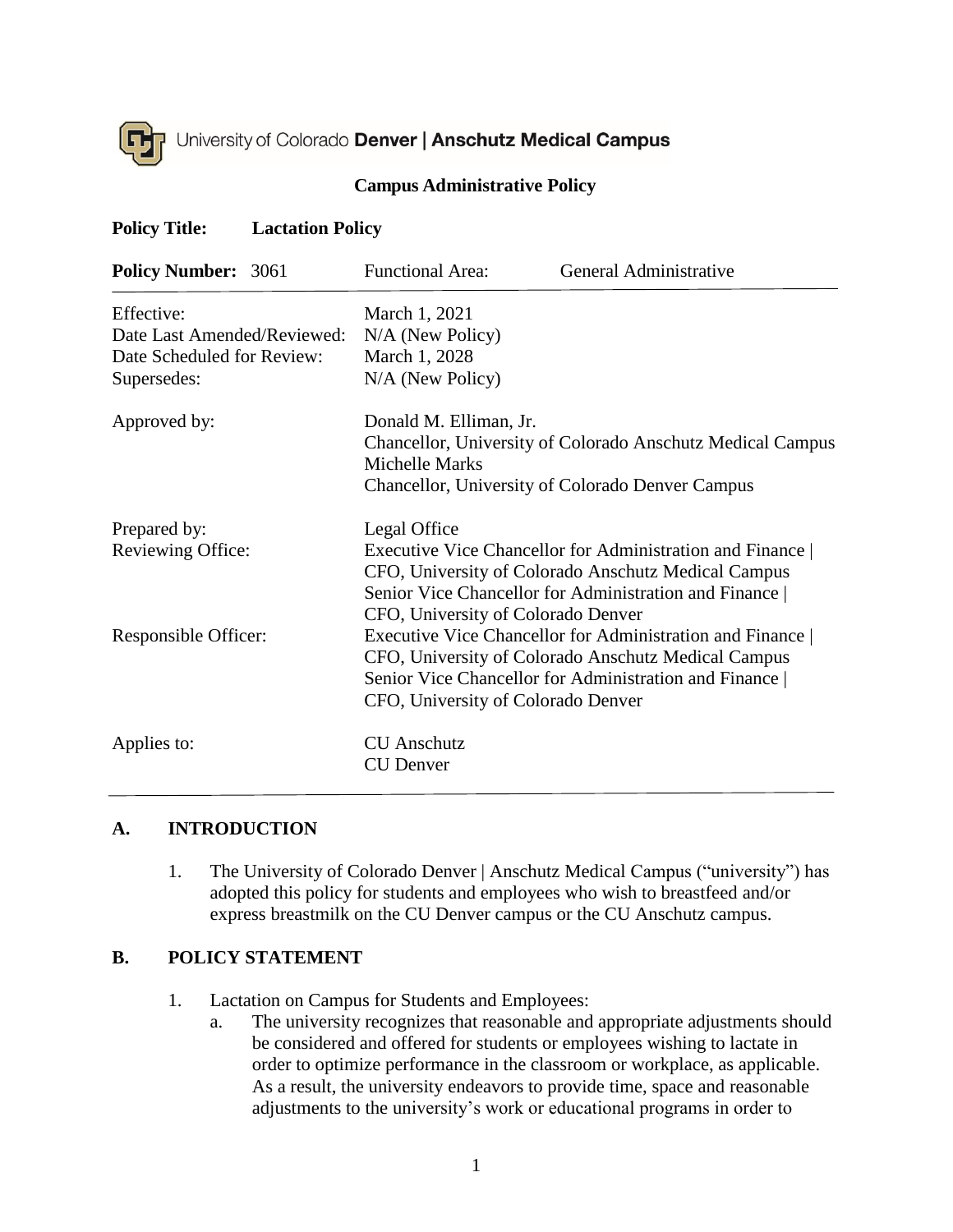support students and employees who choose to breastfeed and/or express breastmilk.

- b. The university also recognizes that some pregnancy-related conditions may be protected under the Americans with Disabilities Act and amendments ("ADA"), entitling students and employees to request reasonable accommodations.
- c. Students planning to breastfeed and/or express breastmilk should reach out to the Office of Equity to discuss reasonable break times or related requests for curricular adjustments.
- d. Employees planning to breastfeed and/or express breastmilk should reach out to their supervisors to discuss reasonable unpaid break time or the use of paid break time (e.g., lunch) for this purpose.
- 2. Lactation Breaks
	- a. Pursuant to state law, the university is required to provide employees reasonable break time to express breastmilk for a child for up to 2 years after the child's birth. The university will provide lactating employees the option of three, 20 minute breaks per workday or two, 30 minute breaks per workday, which includes paid meal breaks.
- 3. Designated Lactation Spaces
	- a. The university currently offers lactation rooms throughout the CU Denver campus and the CU Anschutz campus to assist breastfeeding or lactating parents.
	- b. These rooms provide a secure and sanitary area that may be used for breastfeeding or pumping breastmilk and are equipped with an electrical outlet, chair, table for breast pump, nearby access to clean running water, lock from inside and, if a room has a window that needs to be covered in order to address privacy concerns, a window covering will be provided. For large lactation spaces intended to be shared by multiple breastfeeding parents, privacy screens may be provided. In certain spaces designated as lactation lounges, the space is designed to support social interaction by multiple users. Thus, privacy screens are not utilized in such designated lactation lounges.
	- c. Individuals expressing breastmilk are expected to make their own arrangements for refrigeration, which includes, but is not limited to, the option to utilize refrigerators otherwise designated for employee or student use, or to bring their own refrigeration device to store breastmilk. Should an employee or student wish to bring their own refrigeration device to campus, they must receive approval from their supervisor or space authority, as applicable. The ability to bring such a personal refrigeration device to campus is subject to the availability of adequate space and power. Even after such approval is obtained, the university assumes no responsibility for the device or its contents. The maximum size of a personal refrigeration device is no larger than a small (20 inch by 20 inch by 20 inch) dormitory type refrigerator. The university is not responsible for the integrity or security of breastmilk stored in any refrigerator on campus and does not guarantee the safety of any storage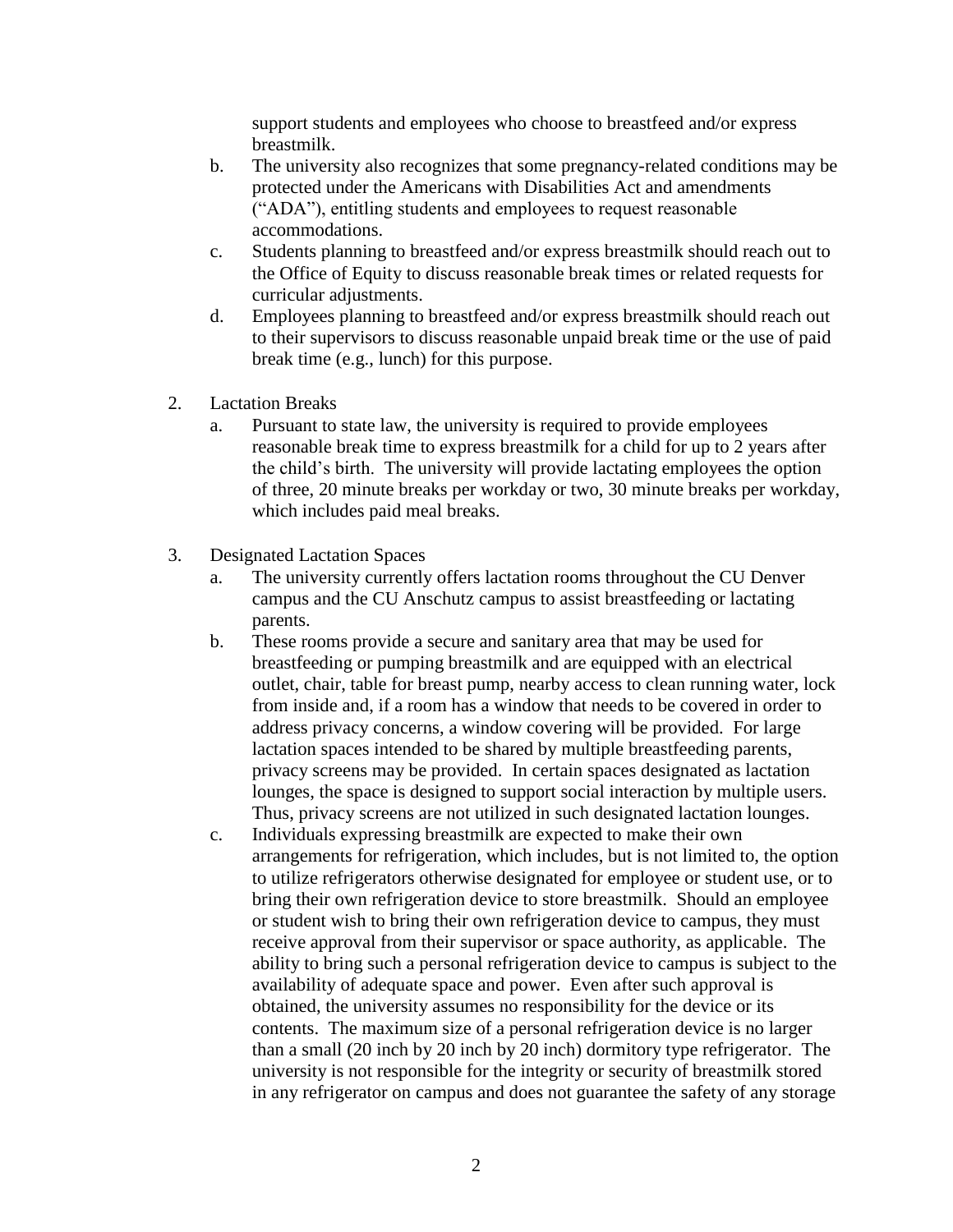method used. Students or employees who desire to leave their personal refrigeration devices on campus on an ongoing basis, in the lactation rooms or otherwise, may do so, but at their own risk. Employees and students must provide their own containers for storage.

- d. The university has posted the list and map of available lactation rooms on the CU Denver campus and the CU Anschutz campus online at: <https://www.cu.edu/docs/cu-denveranschutz-campus-lactation-rooms> and [https://www1.ucdenver.edu/offices/equity/support-resources/pregnancy](https://www1.ucdenver.edu/offices/equity/support-resources/pregnancy-lactation-2)[lactation-2.](https://www1.ucdenver.edu/offices/equity/support-resources/pregnancy-lactation-2) The Office of Equity will annually review and update the list, as necessary.
- e. Access to lactation spaces
	- 1) When existing locations are not accessible from a breastfeeding student's class/study area or employee's work area, or the current demand for existing spaces makes as-needed pumping challenging, students may contact the Office of Equity to identify a new temporary space, as needed.
- 4. Whom to Contact
	- a. Employees or students with questions regarding the university's lactation resources or concerns regarding discrimination based on pregnancy or parenting may contact the university's Office of Equity.
	- b. If you are a student at CU Denver Campus and need to make an application for reasonable accommodations or need information regarding the ADA, contact the Office of Disability Resources and Services at (303) 315-3510 or [disabilityresources@ucdenver.edu](mailto:disabilityresources@ucdenver.edu) or by mail to CB 118 P.O. 173364 Denver, CO 80217-3364.
	- c. If you are a student at the CU Anschutz Medical Campus and need to make an application for reasonable accommodations or need information regarding the ADA, contact the Office of Disability Access and Inclusion at (303) 724-5640 or [disabilityresources@cuanschutz.edu,](mailto:disabilityresources@cuanschutz.edu) or by mail at Building 500, Room Q20- EG 305 13001 E. 17th Place, A010 Aurora, CO 80045.
	- d. If you are an employee and need to make an application for reasonable accommodations or need information regarding the ADA, contact the ADA Coordinator at (303) 315-2700 or HR.ADACoordinator@ucdenver.edu or by mail to P.O. Box 173364, Campus Box A005/130, Denver, CO 80217-3364.
- 5. Related University Guidelines
	- a. The university has a set of Guidelines for Assisting Students with Pregnancy and Parenting that addresses some of the University's commitments and obligations pursuant to Title IX of the Education Amendments of 1972.
	- b. The university has a set of Guidelines for Children in the Workplace or Classroom that generally excludes children and describes the circumstances under which employees or students may bring children into University workplaces or classrooms. Those Guidelines apply to children that a parent might wish to bring to a workplace or classroom for the purposes of breastfeeding.